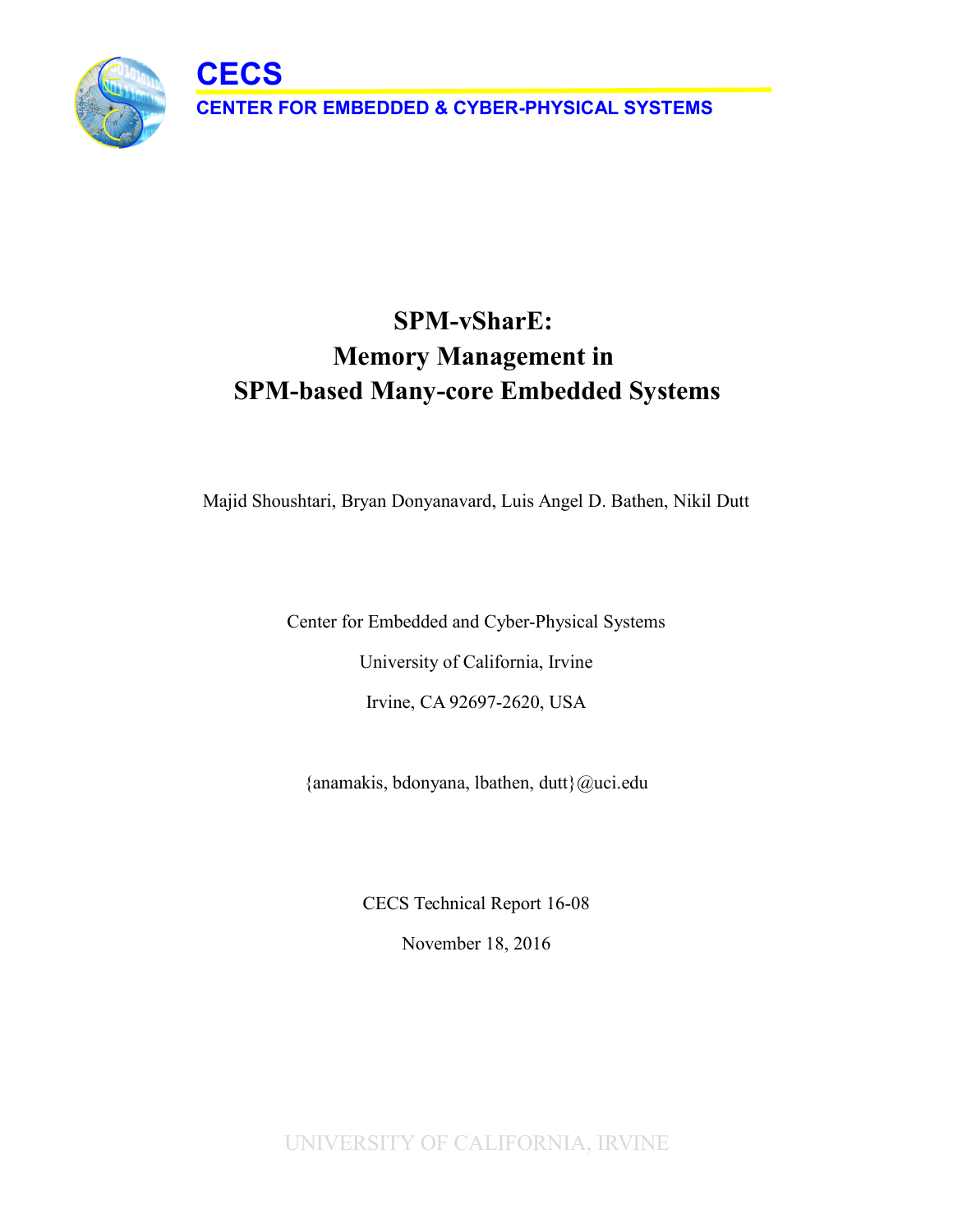# SPM-vSharE: Memory Management in SPM-based Many-core Embedded Systems

Majid Shoushtari, Bryan Donyanavard, Luis Angel D. Bathen, Nikil Dutt, *Fellow, IEEE*

**Abstract**—Traditional approaches for managing software-programmable memories (SPMs) do not support sharing of distributed on-chip memory resources, and consequently miss the opportunity to better utilize those memory resources. Managing on-chip memory resources in many-core embedded systems (MES) with distributed SPMs requires runtime support to share memory resources between various threads with different memory demands running concurrently. Runtime SPM managers cannot rely on prior knowledge about the dynamically changing mix of threads that will execute, and therefore should be designed in a way that enable SPM allocations for any unpredictable mix of threads contending for on-chip memory space. This paper proposes *SPM-vSharE*: an operating-system-level solution, along with hardware support, to virtualize and ultimately share SPM resources across a many-core embedded system in order to reduce the average memory latency. We present a number of simple allocation policies to improve performance and energy. Experimental results show that sharing SPMs could reduce the average execution time of the workload up to 19.5% and reduce the dynamic energy consumed in the memory subsystem up to 14%.

✦

**Index Terms**—SPM; Scratchpad Memory; Hardware/Software Memory Management; Many-core Architectures; Virtualization.

# **1 INTRODUCTION**

**FUTURE** embedded computing systems are expected to use 10s to 100s of simple processing cores known as Many-core Embedded Systems (MES), and hold UTURE embedded computing systems are expected to use 10s to 100s of simple processing cores, the promise of increasing performance through parallel execution. However, these systems cannot rely on traditional approaches for system integration. Most notably: 1) The bus-based communication architecture is not a scalable solution for these systems – adopting Network-on-Chip (NoC) communication allows the system to reach a high level of parallelism and scalability. 2) The traditional cache-based memory hierarchy imposes a huge inefficiency in power consumption, due to the complexity of caching logic, and also in performance, due to the network traffic generated by coherence protocols. This paper focuses on the latter problem.

Software-Programmable Memories (SPMs) (also referred to as scratchpads) are a promising alternative to hardware-managed caches. For equivalent data capacity, SPMs are around 30% smaller, slightly faster, yet consume about 30% less power than cache [1]. Additionally, no coherence management is required due to their software-programmable nature. However, SPMs require explicit software management. Researchers have previously proposed methods to ease this burden [2], [3], [4], [5], [6], [7].

Most previous efforts have assumed a single thread running on a core with a private SPM in isolation of other threads running concurrently or entering the system at a later time, or they assumed the workload mix is known ahead of time. The shortcomings are twofold: 1) They do not utilize memory resources that are local to idle cores – these idle

memory resources present an opportunity for more efficient use of on-chip memory to boost the overall system efficiency. 2) The variation in the memory intensity level as well as working set size between concurrently running threads in emerging diverse workloads is neglected – this variation causes on-chip memory resources to be more valuable for some threads over others. The utilization of data memory can vary not only between threads in a workload, but also within a single thread over the course of its execution. Figure 2



Fig. 1: SPM-vSharE allocator is invoked when a thread calls any of the SPM APIs. It intends to virtualize and ultimately share the entire distributed SPM space between all the concurrently running threads. Dedicated hardware assist enables remote allocations and remote memory accesses.

<sup>•</sup> *Authors are with the School of Information and Computer Sciences, University of California, Irvine, CA, 92697. E-mail:*{anamakis, bdonyana, lbathen, dutt@ics.uci.edu}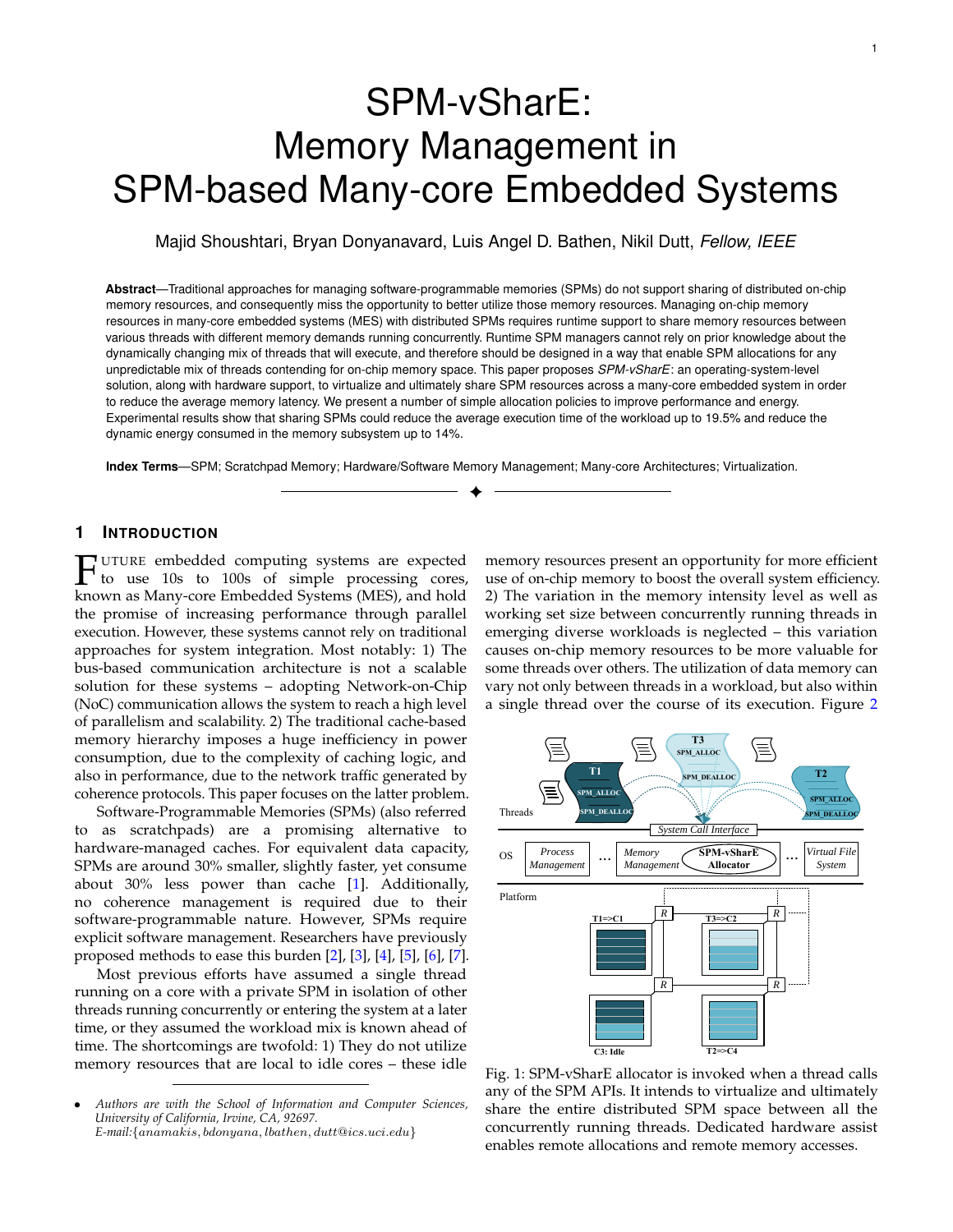

0 0 of memory resources changes within a thread and between the execution of the wikisort and fft benchmarks: utilization  $\frac{1}{2}$ ig. 2: Nu<br>ne execu  $\frac{25}{10}$ :ss<br>nc Fig. 2: Number of memory accesses measured periodically for threads.

n bety illustrates the variation in temporal memory access pooth between and within two different benchmarks.<br>By *sharing* the physically distributed SPM illustrates the variation in temporal memory access patterns

 $\overline{a}$ rur! SPM-vSharE supports dynamic SPM sharing for workloads from all distributed SPMs for unpredictable workloads.  $\frac{10}{1}$ memory resources can be utilized more efficiently. Unlike in which threads may enter and exit at any time and contend previous approaches, in this work we allow all threads to *opportunistically* exploit the entire physical memory space from all distributed SPMs for unpredictable workloads  $\frac{1}{11}$ between all the running threads through virtualization, By *sharing* the physically distributed SPM space *opportunistically* exploit the entire physical memory space for on-chip memory resources.

Figure 1 shows an example of a platform with four cores, when three threads (T1, T2, and T3) with various memory working set sizes are running on cores C1, C4, and C2 respectively. Previous approaches would restrict each thread to use only the physical SPM local to the core it executes on. However, by sharing the SPM space, T2's data can be placed not only on C4's SPM but also on C3's SPM, which is an idle core, and on C2's SPM, where T3 has a small working set size and does not need its entire local SPM. At the same time, T1 can also benefit from sharing by using part of C3's SPM that is not used by T2. The end result is the improvement in the *overall* performance of these three threads.

and hence improves the overall performance of the system. This paper proposes *SPM-vSharE*, system software and hardware support for management of distributed SPMs in many-core embedded systems. SPM-vSharE enables the system to efficiently *share* the SPM resources distributed across the chip. Sharing the SPM resources improves the *average* access latency for all the concurrently running threads,

It is worth mentioning that SPM-vSharE does not focus on analyzing the access pattern of data objects in order to find the most profitable data objects to bring on chip. That is an orthogonal problem which researchers have looked into extensively [8]. Instead, this paper focuses on sharing a distributed SPM space between a mix of unknown threads where each thread explicitly requests SPM space for its most accessed data objects throughout its execution.

In order to share the SPM space through virtualization, several challenges need to be addressed. This paper makes the following contributions:

- We propose a runtime allocator as part of the operating system's memory manager to support management of explicit SPM allocation/deallocation APIs.
- We present and evaluate multiple allocation policies to share the physical SPM space between concurrently running threads.
- We describe the hardware support needed to enable SPM sharing and SPM-related on-chip communications.

• We prototype SPM-vSharE in the gem5 simulator. Experimental results show improvements in performance and energy consumption.

In this paper, we define the necessary software/hardware components for sharing distributed SPMs under contention from unpredictable workloads, and build the foundation towards SPM-based many-core embedded systems.

The rest of the paper is organized as follows: Section 2 presents a detailed motivational example. Section 3 describes our software/hardware model of the target system. Section 4 describes all components of SPM-vSharE in detail. Section 5 shows the experimental results. Section 6 discusses the overheads and scalability of SPM-vSharE. Section 7 reviews previous work in this domain. We conclude the paper in Sec. 8.

#### **2 MOTIVATIONAL EXAMPLE**

In many scenarios, the amount of data requested by a thread to be allocated on-chip is larger than the capacity of the SPM local to the core that the thread is running on. Therefore, some portion of the data must remain off-chip. In such cases, borrowing physical SPM space from neighboring SPMs could boost the overall performance.

Figure 3 shows a motivating scenario where three threads T1, T2, and T3 are sequentially entering a system with four cores (C1, C2, C3, and C4), where every core has a local data SPM. The left-hand side panel shows the state of the system when the local only allocator is used, while the right-hand side panel shows the same state when a local/remote allocator is used. In both panels, time is progressing from left to right. Details of each thread are shown in Table 1.

We consider hit latency to be 1 cycle for local hits, 5 cycles for remote hits to account for the network latency, and miss latency to be 100 cycles to account for off-chip memory accesses.

T1 enters the system in cycle 0 and is scheduled to run on C1. This thread requests 12KB of SPM space, however with local-only allocator, only 8KB of SPM can be given to this thread although C2, C3, and C4 are all idle (Fig. 3.a). However, if we allow remote allocation on neighboring cores, all 12KB can be granted to T1 (Fig.  $3.a$ ).

T2 gets scheduled on core 4 after 20 kilocycles. This thread needs 20KB of SPM space. While with local-only allocator, a maximum of 8KB can be given to this thread (Fig. 3.b), remote allocation allows us to accommodate all 20KB by borrowing space from neighboring idle cores namely C3 and C2 (Fig. 3.b').

Finally, T3 gets scheduled on core 2 after 45 kilocycles. This thread only needs 6KB of SPM space which can be granted with the local-only allocator (Fig. 3.c). However, as we saw in the previous case, with a local/remote allocator, T2 occupied the entire SPM belonging to core 2. Therefore,

TABLE 1: Details of threads in the motivational example of Fig. 3

|                |     |      | Thread Core Entrance Working<br>Cycle Set Size #Accesses | #Execution Cycles<br>if all accesses are hit<br>with access latency $= 1$ cycle |
|----------------|-----|------|----------------------------------------------------------|---------------------------------------------------------------------------------|
| Т1             |     | 12KB | 18000                                                    | 60K                                                                             |
| T <sub>2</sub> | 20K | 20KB | 24000                                                    | 65K                                                                             |
| T3             | 45K | 6KB  | 3000                                                     | 10K                                                                             |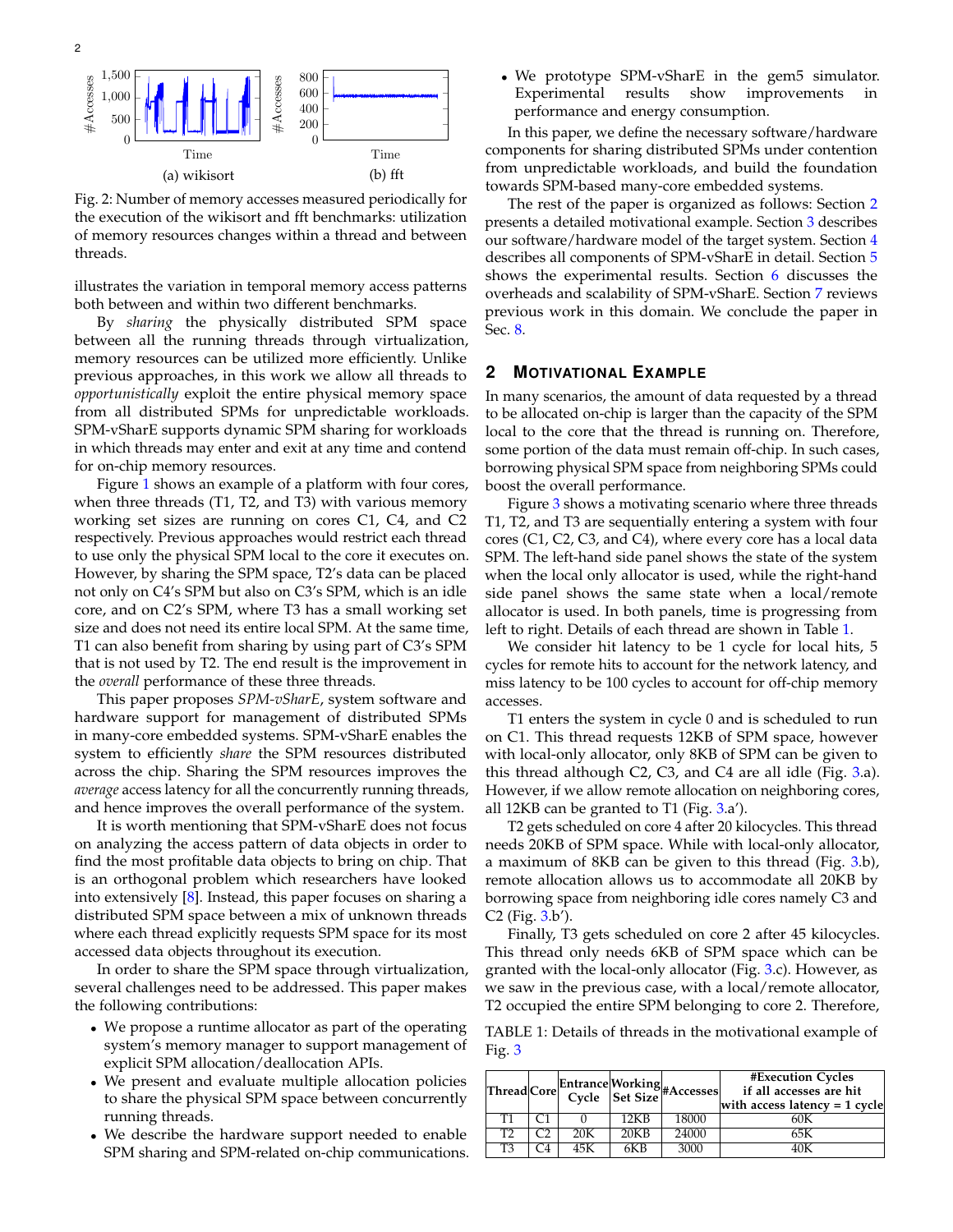

Fig. 3: An example showing how sharing the entire SPM space improves the overall performance of a 2X2 system with 3 thread running on it. The left-hand side column shows the state of SPM allocations when allocations are limited to the local SPM only; and right-hand side column shows the same scenario when remote allocations are also possible in addition to local allocations. (a)&(a'): only thread T1 is running, (b)&(b'): thread T2 starts execution after 20K cycles while T1 is still running,  $(c)$ & $(c')$ : thread T3 starts execution after 25K cycles while both T1 and T2 are still running. Average and maximum execution times among all three threads are improved by about 2X and 2.9X respectively.

as shown in (Fig. 3.c'), half of the SPM space on core 2 is made available for T3 by evicting some of the pages that were previously allocated to T2.

To summarize, when we are limited to local SPM allocations (left panel of Fig. 3), all three threads complete their execution after 229 kilocycles, and on average each thread takes about 123 kilocycles to finish, 2.2X more than the ideal case.

But when we virtualize the entire available SPM space and enable all threads to use it (right panel of Fig. 3), all three threads complete their execution after 100 kilocycles. In this case, each thread takes about 60 kilocycles on average, which is 2X faster than the previous case. The reduction in off-chip memory traffic also results in energy savings.

This simple scenario shows how virtualizing the entire SPM space and allowing threads to compete for memory resources distributed across a chip can help improve the *overall* performance of threads running on many-core systems with SPMs.

# **3 TARGET SYSTEM**

Figure 1 showed a system in which a number of threads are running concurrently on a many-core system explicitly requesting SPM allocations/deallocations. Here we describe the SPM programming model, architecture model and the execution model of such a system.

#### **3.1 SPM Programming Model**

With SPM-based memory hierarchy, the programmer and/or the compiler have explicit control on data movements. This enables them to prefetch a frequently used data object earlier than its actual access. SPM-based systems usually rely on explicit allocation/deallocation requests made by threads utilizing specified Application Programming Interfaces (APIs). A set of APIs, registered with the kernel, will be used by the programmer and/or the compiler to program SPMs. The API calls we define are listed in Table 2:

TABLE 2: SPM-vSharE APIs

| Method             | Parameters       | <b>Type</b>       | <b>Note</b>          |  |
|--------------------|------------------|-------------------|----------------------|--|
|                    | BaseVA           | uint64            | Base virtual address |  |
| SPM ALLOC          |                  |                   | of memory region     |  |
|                    | <b>Size</b>      | uint              | Size of allocation   |  |
|                    | AllocationMode   | uint              | Type of allocation   |  |
|                    | BaseVA           | uint64            | Base virtual address |  |
| <b>SPM DEALLOC</b> |                  |                   | of memory region     |  |
|                    | <b>Size</b>      | $\overline{uint}$ | Sizeof deallocation  |  |
|                    | DeallocationMode | uint              | Type of deallocation |  |

SPM\_ALLOC() and SPM\_DEALLOC() APIs can be used explicitly in the source code to request moving parts of a thread's virtual address space between on-chip SPMs and the main memory through Direct Memory Access (DMA) transfers.

SPM\_ALLOC() receives the base virtual address (BaseVA) and the size in bytes as arguments along with a flag (AllocationMode) which determines the allocation mode. There are two possibilities for the AllocationMode flag: COPY and UNINITIALIZED. When the flag is set to COPY, the allocated data is copied from main memory to SPM, whereas if the flag is set to UNINITIALIZED, the allocation simply reserves SPM space without initializing the allocated memory. UNINITIALIZED allocations eliminate unnecessary DMA transfers when the data object values are not initialized in memory yet, so the current values do not need to be copied from main memory.

Similarly, SPM\_DEALLOC() receives the base virtual address (BaseVA) and the size in bytes as arguments along with a flag (DeallocationMode) which determines the allocation mode. There are two possibilities for the DeallocationMode flag: when this flag is set to WRITE\_BACK, the data is written back to main memory from SPM; if the flag is set to DISCARD, the deallocation happens without updating the values in main memory. DISCARD flag is useful when the data is not needed anymore, preventing unnecessary memory write-back. A common case is to discard a piece of heap data in SPM that is going to be freed immediately, therefore does not need to be written back to main memory.

Figure 4 shows the number of cycles that allocation and deallocations of different sizes take with different modes. While the overhead of allocation and deallocation with COPY and WRITE\_BACK grows substantially as the size of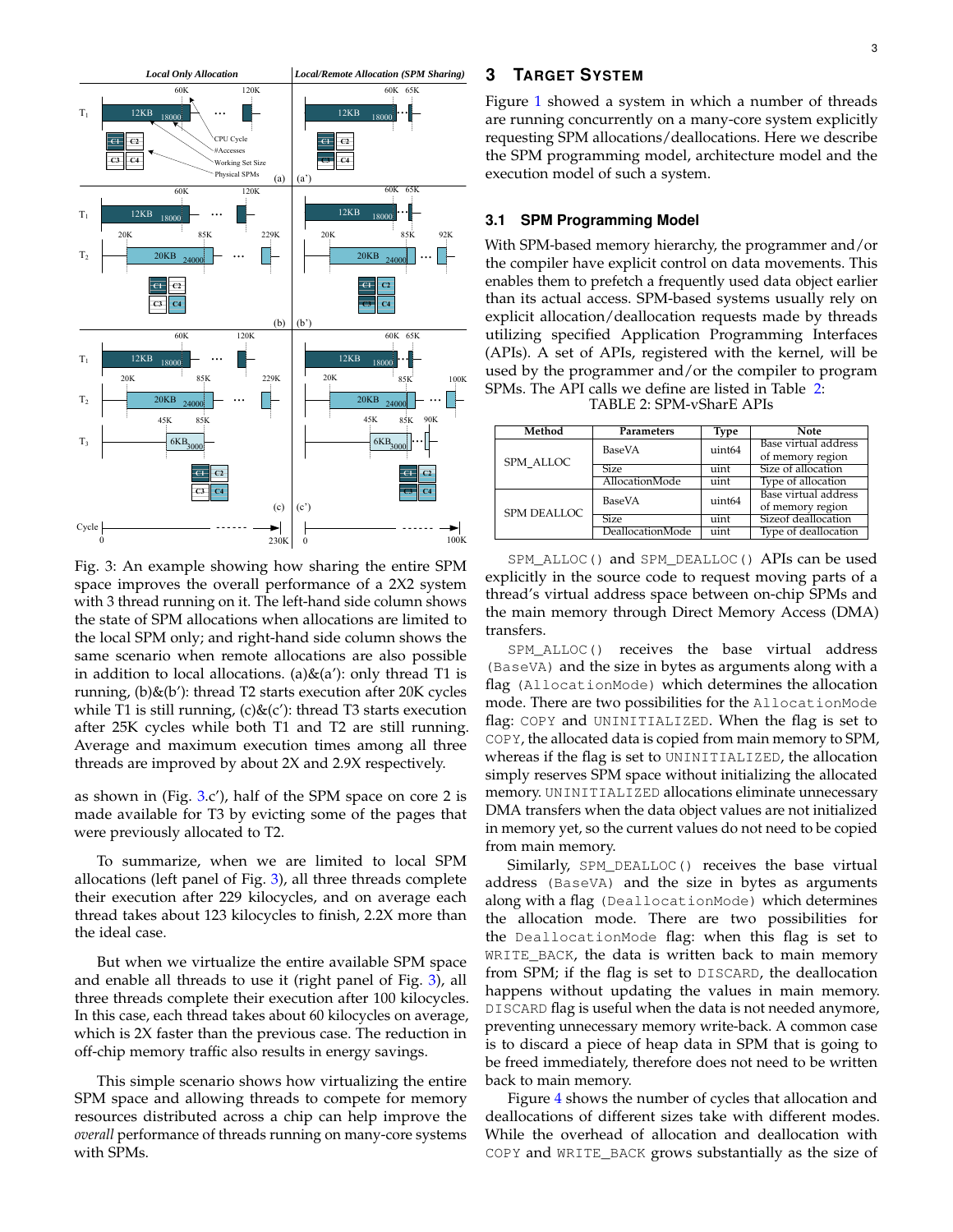

Fig. 4: Number of CPU cycles that a thread has to be stalled for an SPM API to be handled by the OS/HW. SPM page size is assumed to be 64 bytes.

allocation grows, UNINITIALIZE and DISCARD keep this overhead low and near constant.

These method calls can be inserted manually by a domain expert programmer or automatically by a compiler pass or a combination of both. Finding best candidates for SPM mapping is an orthogonal issue that previous researchers have looked into and is not the focus of this work. Currently, in a preprocessing step, we analyze the source code automatically to identify heap allocation and deallocation sites and insert SPM\_ALLOC and SPM\_DEALLOC for each pair, accordingly. We also add SPM\_ALLOC and SPM\_DEALLOC to handle each function's stack. Anytime a function is called, a SPM\_ALLOC is responsible for bringing that function's stack on chip and right before returning from that function, a SPM\_DEALLOC call will remove that from SPM. These SPM annotations are then pruned by profiling the program's memory accesses and removing annotations for rarely accessed data objects.

The code snippet in Fig. 5 shows how these APIs can be used within the source code of an example thread.

Calling these APIs transfers control to the operating system's SPM allocator. The SPM-vSharE allocator decides whether or not to grant the request and broadcasts messages throughout the platform accordingly. These API calls are blocking, meaning that *control does not return to the thread until the data transfers are complete.*

#### **3.2 Architecture Model**

In this work, we target many-core embedded systems in which cores are connected via a mesh-like NoC. The on-chip data memory is distributed evenly among all cores

```
...
SET_SPM_PAGE_SIZE(256);
...
int *buffer = (int*) malloc (BUF_LENGTH*sizeof(int));
SPM_ALLOC (buffer, BUF_LENGTH*sizeof(int), UNINITIALIZED);
...
for (i = 0; i<LENGTH; i++) {
 buffer [i] = buffer [i] * 2;}
...
SPM_DEALLOC (buffer, BUF_LENGTH*sizeof(int), WRITE_BACK);
...
free(buffer);
...
```




Fig. 6: A 3X3 example of target architecture model.

throughout the system. Each core consists of a simple in-order Central Processing Unit (CPU), a SPM, a Memory Management Unit (MMU), an instruction cache, and a network interface to manage NoC traffic for inter-core communication.<sup>1</sup> A 3X3 example of such an architecture is shown in Fig. 6. In our system, we assume that SPM address space is logically disjoint from the main memory address space, creating another layer in the memory hierarchy. Subsequently, an additional translation layer is required to map virtual memory addresses to physical SPM addresses. The Address Translation Table (ATT) within MMU does this translation.

#### **3.3 Execution Model**

Many modern embedded platforms support the concurrent execution of multiple independent applications on shared resources where applications start and stop at any time. In many-core systems, coherency is a major bottleneck for scalability. If a piece of data is duplicated on different cores, the consistency of those copies should be guaranteed by a coherence protocol. If any thread updates one of these copies, all other copies should be invalidated which is a very costly operation [9].

To avoid coherence issues, we only keep one copy of data on chip and all threads access the same physical copy. Consider a multi-threaded application with virtual address space shared between threads. Once a thread requests a part of the virtual address space to be mapped on-chip, accesses from all other threads to that region of virtual address space will be forwarded to the single copy of that data in the on-chip SPM.

# **4 SPM-VSHARE DETAILS**

SPM-vSharE is an operating system implementation to support virtualization and sharing of on-chip SPMs, and includes required architectural support. Software consists of the SPM allocator (Sections 4.1 and 4.2) and hardware support includes custom memory management units along with a network protocol (Section 4.3).

#### **4.1 SPM Allocator**

The SPM allocator, as part of the operating system's memory manager, is the core of the SPM-vSharE scheme. An SPM API call from any thread invokes the operating system

1. In this early work, for simplicity, we assume there is no data cache and focus on the feasibility of incorporating SPMs in many-core platforms. Future work will consider a hybrid Cache/SPM hierarchy.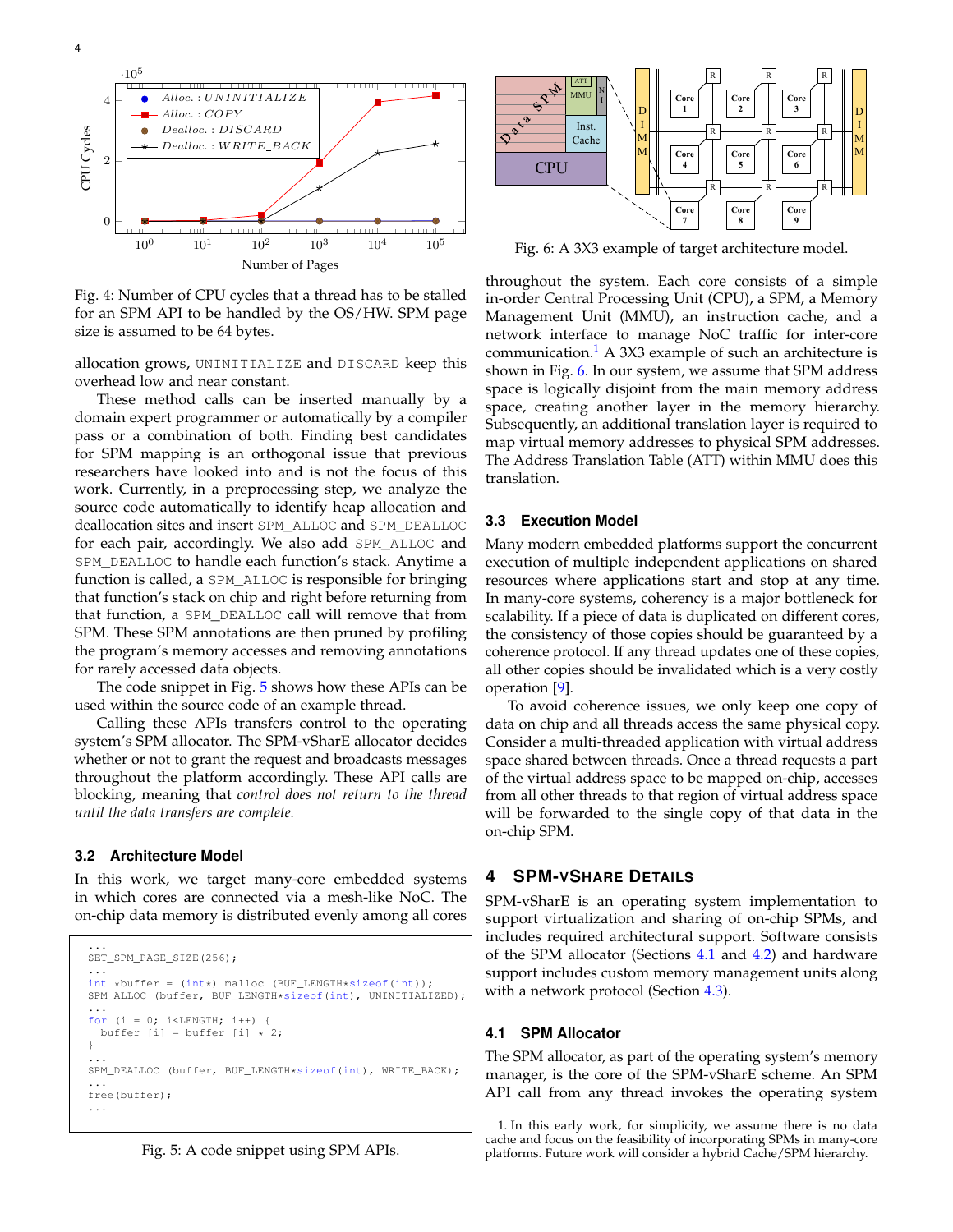and this call will be forwarded to the SPM-vSharE's SPM allocator to make a decision about the request. The allocation is done at the granularity of a page. The allocator aligns the boundaries of an allocation request and also makes sure that a page is not allocated more than once. The allocator, based on its policy (discussed in Sec. 4.2), determines the set of actions required and subsequently broadcasts proper SPM management messages throughout the platform to accommodate the request. The requests are served by a centralized manager in a first-come, first-served (FCFS) order and therefore there is no chance for erroneous behavior and/or deadlock in decision makings.

# **4.2 Allocation Policies**

SPM-vSharE's allocation policies have to balance the memory needs of locally-pinned threads, while allowing for sharing of SPM resources among cores. We present both non-preemptive as well as preemptive heuristics. All policies work in a best effort manner. Their goal is to reduce the average execution time of all threads that are running, possibly degrading some for the benefit of the whole mix. They attempt to map the maximum number of requested pages to on-chip SPMs. Anything that can not be mapped to on-chip SPMs due to size limitation, stays in the main memory.

#### *4.2.1 Non-preemptive Allocation Heuristics*

In non-preemptive allocators, once the data has been allocated on-chip, it stays there until the thread explicitly calls SPM\_DEALLOC() for that piece of data.

## *Local Allocator(LA):*

With the *Local* allocator, a thread's allocation request is granted only if there is space available on the local SPM. The pseudo-code of this policy is shown in Policy 1. In each iteration (lines 3...7), the maximum number of free contiguous physical pages on the SPM are found and allocated. Depending on the current allocation status of the local SPM, pages requested by the thread could get allocated contiguously or dispersed throughout the physical SPM. At the end, the number of pages that are successfully mapped is returned.

The Local allocator implements the simplest allocation policy and does not need any hardware support for remote

| <b>Policy 1:</b> Local Allocator (LA)                 |  |  |  |
|-------------------------------------------------------|--|--|--|
| Input: a new allocation request for P pages from      |  |  |  |
| thread running on core[i];                            |  |  |  |
| <b>Output:</b> number of mapped pages M;              |  |  |  |
| $1 R = P$ ;                                           |  |  |  |
| $2 T =$ maximum number of contiguous free pages on    |  |  |  |
| SPM[i];                                               |  |  |  |
| 3 while $R > 0$ and $T > 0$ do                        |  |  |  |
| allocate $min(R,T)$ pages on $SPM[i]$ ;<br>4          |  |  |  |
| $R = min(R,T);$<br>5                                  |  |  |  |
| $T =$ maximum number of contiguous free pages on<br>6 |  |  |  |
| SPM[i];                                               |  |  |  |
| 7 end                                                 |  |  |  |
| $_8$ M = P - R;                                       |  |  |  |

| <b>Policy 2: Random Remote Allocator (RRA)</b>          |  |  |  |
|---------------------------------------------------------|--|--|--|
| <b>Input:</b> a new allocation request for P pages from |  |  |  |
| thread running on core[i];                              |  |  |  |
| <b>Output:</b> number of mapped pages M;                |  |  |  |
| $R = P$ - LocalAllocator(P, i);                         |  |  |  |
| $2 \text{ RL} = \text{list of cores};$                  |  |  |  |
| 3 while $R > 0$ and RL is not exhausted do              |  |  |  |
| $\frac{1}{4}$ = Randomly pick a core from RL;           |  |  |  |
| $R = LocalAllow (R, j);$                                |  |  |  |
| 6 end                                                   |  |  |  |
| $7 M = P - R$ ;                                         |  |  |  |

| <b>Policy 3:</b> Closest Neighborhood Allocator (CNA)    |  |  |  |
|----------------------------------------------------------|--|--|--|
| <b>Input:</b> a new allocation request for P pages from  |  |  |  |
| thread running on core[i], hop-threshold = $T$ ;         |  |  |  |
| <b>Output:</b> number of mapped pages M;                 |  |  |  |
| $R = P$ - LocalAllocator(P, i);                          |  |  |  |
| $2$ DL = list of cores within T radius of core[i] sorted |  |  |  |
| based on distance from that core;                        |  |  |  |
| 3 while $R > 0$ and DL is not exhausted do               |  |  |  |
| $\frac{4}{7}$   j = next element in DL;                  |  |  |  |
| $R = LocalAllocator(R, j);$<br>5 <sup>5</sup>            |  |  |  |
| 6 end                                                    |  |  |  |
| $7 M = P - R$ ;                                          |  |  |  |
|                                                          |  |  |  |

accesses. Since the state-of-the-art techniques for SPM management are limited to the physical SPM local to each core, we will use this policy as the baseline.

#### ■ Random Remote Allocator (RRA):

The *Random Remote* allocator grants a thread's allocation requests if there is space available *anywhere* on-chip, and assigns data to random SPMs. This allocator implements the simplest allocation policy for remote SPM allocation. We have intentionally implemented this policy to evaluate the pure advantage of sharing discarding the importance of data placements. The pseudo-code of this policy is shown in Policy 2. It initially behaves like the local allocator trying to allocate as many pages as possible on the local SPM. If there are more pages to allocate, in each iteration (lines 3...6), a core is chosen randomly and the maximum number of free pages on its SPM is allocated for the thread's request.

## *Closest Neighborhood Allocator (CNA):*

With the *Closest Neighborhood* allocator, the *nearest* available SPM slots are allocated for any allocation request. The pseudo-code of this policy is shown in Policy 3.

The order in which the neighboring SPMs are considered for data allocation (lines 2...6) is based on the hop distance from the core that issued the allocation request. Only cores that are within T radius of the home core will be considered. Figure 7 shows one example where the white core in the middle issues an allocation request. First, the allocator searches for free physical pages in the local SPM (hop distance=0). Next candidates are the SPMs distanced within one hop from the core requesting allocation (labeled 1 through 4). If more SPM pages are needed, the allocator will search the SPMs within hop distance two (labeled 5 through 12). And this process continues until all pages are allocated or all candidates are exhausted.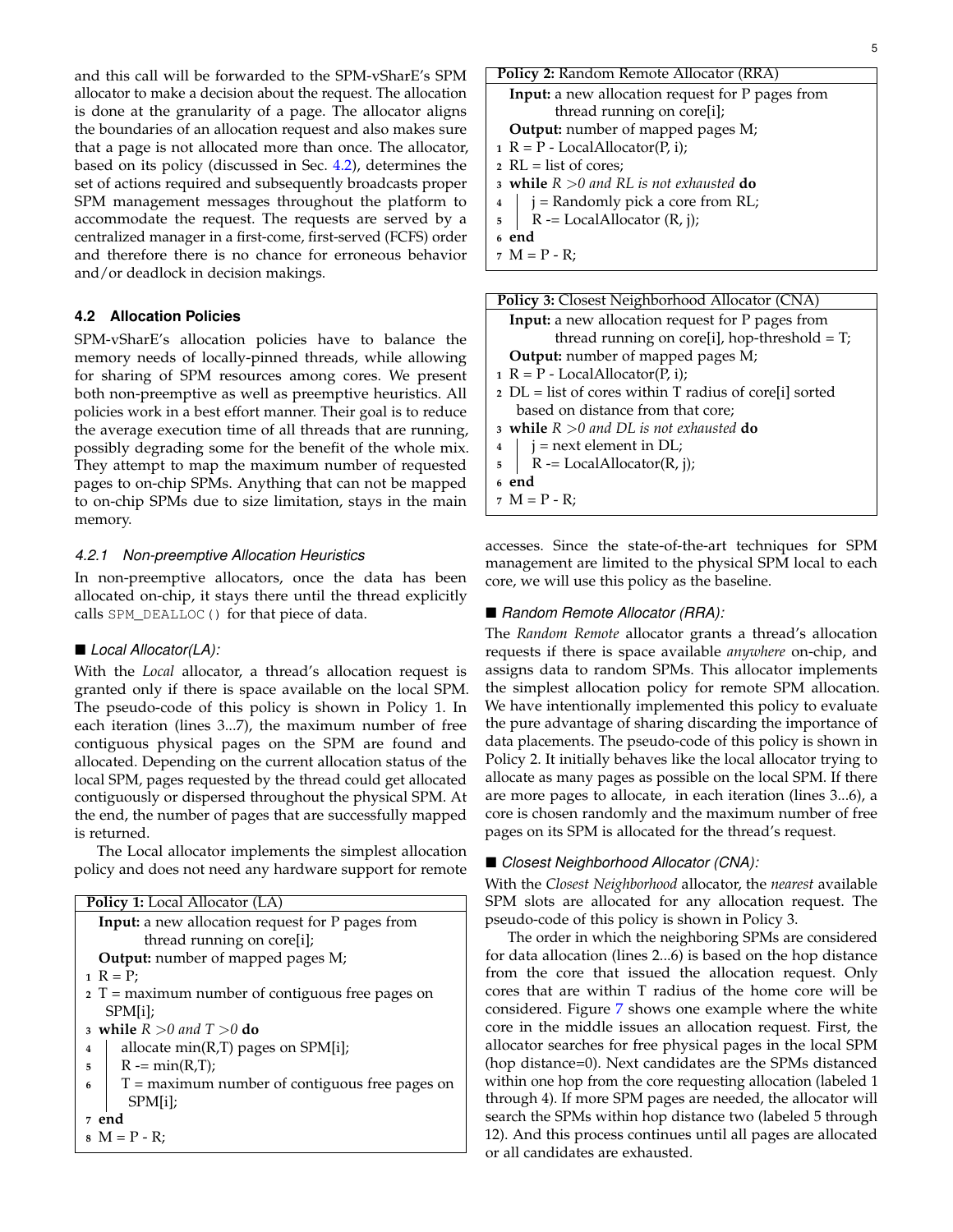

Fig. 7: Hop-distance-based search for empty SPM space in Closest Neighborhood allocation policy.

## *4.2.2 Preemptive Heuristics*

Preemptive allocation heuristics may allow for more efficient sharing of memory resources, but could affect previously allocated data by (1) migrating it to a different place on-chip or (2) evicting it to main memory.

# *Closest Neighborhood with Guaranteed Local Share Allocator (CNGLSA):*

This heuristic is a modified version of the Closest Neighborhood allocator that finds the nearest available SPM slot for any allocation request. However, it also guarantees that a predefined percentage of each SPM is allocated for requests from the thread running on that SPM's local core, *should that thread need it*. The pseudo-code of this policy is shown in Policy 4. Note that this policy does not reserve the SPM ahead of time, rather it frees up the required SPM space by relocating the data from there to a different SPM or to off-chip memory.

With this policy, if a new thread is assigned to an idle core while that core's SPM was already allocated for another thread, all or a portion of that SPM will be relocated/deallocated in order to be used by the new thread. Currently, we support two ways of determining the page(s) that should be relocated (line 4): (1) least recently accessed page, (2) least frequently used page. The assumption is that there are hardware counters that can keep track of these statistics at runtime. Once the page is selected, we attempt

| Policy 4: Closest Neighborhood with Guaranteed          |  |  |  |
|---------------------------------------------------------|--|--|--|
| Local Share Allocator (CNGLSA)                          |  |  |  |
| <b>Input:</b> a new allocation request for P pages from |  |  |  |
| thread running on core[i], hop-threshold = $T$ ,        |  |  |  |
| guaranteed local share = $X\%$ ;                        |  |  |  |
| Output: number of mapped pages M;                       |  |  |  |
| $R = P$ - LocalAllocator(P, i);                         |  |  |  |
| $2 S = local SPM share;$                                |  |  |  |
| 3 while $R > 0$ and $S < X$ do                          |  |  |  |
| $EP = select a page which doesn't belong to the$<br>4   |  |  |  |
| thread running on core[i] to be evicted;                |  |  |  |
| $core[i] = owner of EP;$<br>5                           |  |  |  |
| relocate EP to the closest free SPM to core[j];<br>6    |  |  |  |
| allocate one page on SPM[i] for the new request;<br>7   |  |  |  |
| $R = 1$ ;<br>8                                          |  |  |  |
| $S = local SPM share;$<br>9                             |  |  |  |
| 10 end                                                  |  |  |  |
| 11 if $R > 0$ then                                      |  |  |  |
| $R = C$ losestNeighborhoodAllocator(R,i);<br>12         |  |  |  |
| $13$ end                                                |  |  |  |
| 14 $M = P - R$ ;                                        |  |  |  |

to relocate that page to a free SPM nearest to its owner. If the entire on-chip SPM space within a certain hop distance is utilized, we evict that page to the main memory.

## **4.3 Hardware Support**

Many of the previous allocation policies require some hardware support to manage the distributed memory mappings as well as to handle remote accesses via the NoC. This subsection explains all the required hardware assists.

#### *4.3.1 Distributed Memory Management Units*

MMUs are core on-chip components enabling all the memory-related communications. A MMU sends/receives all memory-related network messages from/to their local SPM. They are distributed throughout the chip, one MMU per core. Every memory request from the CPU is handled by the MMU. Each MMU has its own Address Translation Table (ATT) which holds all the virtual to physical address translations for the thread on that core. Each entry of an ATT (Fig. 8) holds four kinds of information: 1) the virtual page address, 2) the id of the core hosting that page, 3) the physical address on host SPM, and 4) a bit flagging if the entry is a valid entry. If no mapping exists on ATT for the memory location requested by CPU, the data cannot be found on-chip; the address translation will be done through the Translation Lookaside Buffer (TLB) and the request is forwarded to off-chip memory.

| valid | virtual page address | host core id | physical SPM address |
|-------|----------------------|--------------|----------------------|
|       |                      |              |                      |

Fig. 8: ATT entry

## *4.3.2 Network Protocol*

Table 3 lists all the network messages required to implement the SPM-related communications between MMUs via the NoC. There are 6 kinds of request messages and five types of response messages. SPMReq\_READ and SPMReq\_WRITE are used for remote memory read and write accesses which are respectively responded with SPMResp\_DATA and SPMResp\_WRITE\_ACK. SPMReq\_ALLOC and SPMReq DEALLOC are also used for allocating and deallocating a virtual page and are both responded with SPMResp\_GOV\_ACK. In certain scenarios, allocating a page for a thread requires relocating a page from another thread. In such cases, the core that has to relocate its page sends a SPMReq RELOCATION READ to the current host of that page. When the data is read from SPM, the current host will forward the data with a SPMReq\_RELOCATION\_WRITE to the future host of that page while sending back a SPMResp\_RELOCATION\_HALFWAY to the owner core. The owner then can signal the core who wants to allocate a new page that the space is freed up. Future host node receives the request and after copying the data on its SPM sends a SPMResp\_RELOCATION\_DONE to the owner core so it can resume its execution.

# **4.4 Data Movements in SPM-vSharE**

Three types of events encompass all possible scenarios for managing SPM data in SPM-vSharE: allocation/deallocation, access, and migration.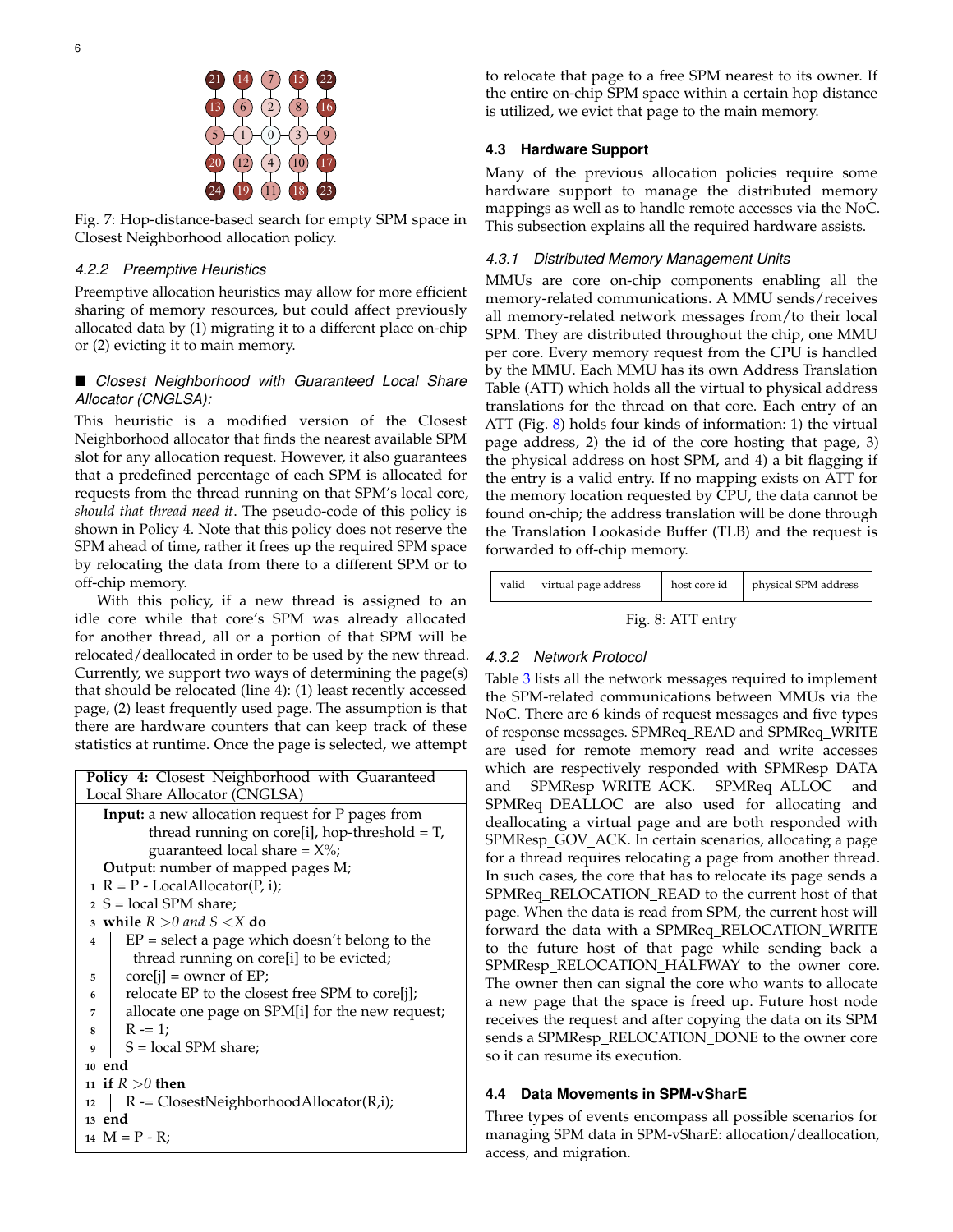| <b>SPM Request Messages</b> |                                                                                  | <b>SPM Response Messages</b> |                                                                                                              |  |
|-----------------------------|----------------------------------------------------------------------------------|------------------------------|--------------------------------------------------------------------------------------------------------------|--|
| Type                        | Purpose                                                                          | Type                         | Purpose                                                                                                      |  |
| SPMReq_READ                 | Request for a data read                                                          | SPMResp_DATA                 | Data for read requests                                                                                       |  |
| SPMReq_WRITE                | Request for a data write                                                         | SPMResp_WRITE_ACK            | Acknowledgment for write requests                                                                            |  |
| SPMReq_ALLOC                | Request for allocating a<br>page on a physical SPM<br>Request for deallocating a | SPMResp_GOV_ACK              | Acknowledgment for<br>ALLOC/DEALLOC requests                                                                 |  |
| SPMReq_DEALLOC              | page from a physical SPM                                                         |                              |                                                                                                              |  |
| SPMReq_RELOCATE_READ        | Request for read part of<br>an on-chip page migration                            | SPMResp_RELOCATION_HALFWAY   | Used to notify a MMU that data<br>has been relocated from specific<br>SPM slots and those slots are now free |  |
| SPMReq_RELOCATE_WRITE       | Request for write part of<br>an on-chip page migration                           | SPMResp_RELOCATION_DONE      | Used to signal the end of<br>a relocation request                                                            |  |

#### *4.4.1 Allocations/Deallocations*

Allocations and deallocations are initiated via explicit API calls in the application. An allocation request with its related information (address, size) is sent to the SPM allocator, which holds the state of all on-chip memory and can determine whether or not the request will be granted. If the SPM allocator can grant the allocation request it sends one or message(s) back to the requesting core. Every message contains a number of allocation information: number of pages granted, core hosting the allocated SPM space, base physical address on the target SPM, etc. The requesting node updates its ATT entry for the virtual page(s), it communicates with the host core and finally the host core's MMU initiates DMA transfers to fulfill the request.

Deallocation follows a similar flow: upon receiving the deallocation request, the SPM allocator notifies the requesting node so it can invalidate the associated ATT entry, and also notifies the host node so that it can invalidate the SPM space and initiate a write-back to main memory.

## *4.4.2 Accesses*

Every memory read/write request is initially forwarded to the local MMU. The MMU looks up its ATT to see whether the corresponding data is on the local SPM, a remote SPM or off-chip memory. If the page containing the requested data exists on the local SPM, the MMU provides the physical SPM address and forwards the request to the local SPM, which returns or updates the data.

If the page is on a remote SPM, the MMU initiates a request (SPMReq\_READ or SPMReq\_WRITE) for the remote MMU on the node that holds the data while the requesting CPU stalls. Upon receiving the request from the NoC, the remote MMU fetches or updates the data, and returns a message (SPMResp\_DATA or SPMResp\_WRITE\_ACK) to the requester. Finally, the requesting MMU notifies its local core upon receiving the response and execution continues.

If the page was not allocated on-chip the request is forwarded to the next level of the memory hierarchy.

#### *4.4.3 Data Migration*

Under certain conditions, we may need to relocate a page from one SPM to another SPM or evict it to main memory. This is usually needed in order to free space for a thread that has more priority to use a physical SPM in the case of preemptive allocation policies. Migrations are initiated by the allocator, and carried out by network messages (SPM Re q\_RELOCATION\_READ, SPM\_Req\_RELOCATION\_WRIT

E, SPM\_Resp\_RELOCATION\_HALFWAY, SPM\_Resp\_REL OCATION\_DONE) exchanged between the affected MMUs; namely: owner of that page, current host of that page, and future host of that page. During migration, the thread whose data is being migrated is stalled to make the execution safe.

#### **5 EVALUATIONS**

We conducted experiments to evaluate the capability of SPM-vSharE for improving the overall performance and power consumption of the memory sub-system for a SPM-based platform.

#### **5.1 Experimental Setup**

We prototyped the SPM-vSharE scheme in the gem5 architectural simulator [10]. We extended gem5 by adding the SPM, MMU, and ATT components; defining a new network protocol for SPM-related communications; and adding support for SPM API calls through pseudo-instructions. We ran our experiments in the system emulation (SE) mode of gem5 using in-order alpha cores to configure mesh NoCs, which models the contention delay in the network. Every SPM API call invokes the SPM-vSharE manager implemented inside the simulator to emulate the behavior of a real operating system.

In the following experiments, all threads begin their execution at the same time.

We used Noxim [11] to estimate the energy consumed within the NoC and CACTI [12] to estimate the SPM access energy. DRAM access energy is estimated using the results from [13].

#### **5.2 Remote vs. Off-chip Access Latencies**

While on-chip accesses tend to be faster than off-chip accesses, if the hop distance between the home core and the host core becomes too long, which is quite possible in larger platforms, the network delay could overcome the benefit of remote allocations. In the most extreme cases, an on-chip memory access may become more costly than an off-chip access. The exact hop distance that could result in degraded performance is dependent on the implementation of the network as well as the latency of off-chip DRAM. We conducted experiments to measure the pure effect of network delay on remote accesses in a 8X8 mesh NoC. For that, we run a thread on corner of the mesh (i.e., core (0,0)) accessing a 4KB stack array within a loop performing some basic arithmetic operations on elements of that array. All other cores are idle. In 15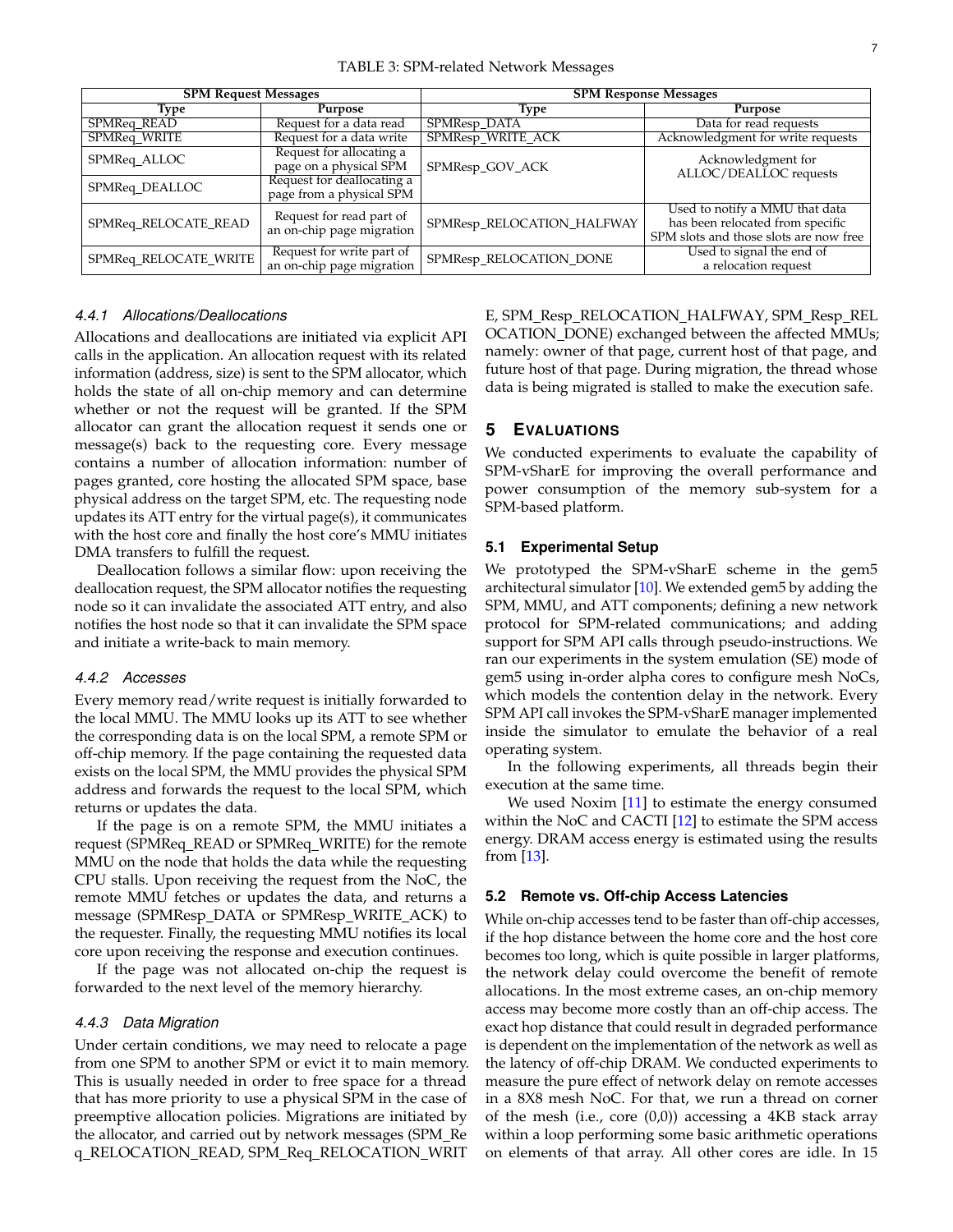

Fig. 9: Average access latency for various hop distances.

different runs, we allocate this 4KB array on all 15 possible hop distances from the home core (i.e., 0 to 14). In another run, we allocate that array on the off-chip DRAM.

Figure 9 shows the average memory access latency of this thread for different hop distances. The dashed red line shows the average access latency when the data is accessed from off-chip DRAM. On average, every hop adds 4 cycles to the latency. After 13 hops, the latency experienced by the thread to access on-chip SPM will exceed the latency of off-chip DRAM. This analysis is done assuming there is no other network traffics generated by other cores and therefore a more conservative threshold has to be selected. In our experiments we set the hop distance threshold to 10.

#### **5.3 Memory Microbenchmark**

Since our goal is to evaluate the efficiency of different allocation policies, we generated synthetic threads using an in-house configurable memory microbenchmark (mem-ubench) generator designed to stress the memory resources with different intensities (Fig. 10). This microbenchmark has three phases (prologue, body, epilogue) that are repeatedly executed and can be independently adjusted in order to make them more compute-bound or memory-bound. The prologue and epilogue consist of mainly regular and random memory operations respectively; while the body consists mainly of compute operations. Each function operates on three arrays: two globally allocated arrays, and a third local to the function. This way, we can exercise many diverse scenarios using the coarse-grained intensity setting in combination with the finer-grained duration settings.

The list of configuration parameters for mem-ubench is:

- length: This parameter controls the length of execution. • working-set-size: This parameter sets the amount of data
- that the benchmark allocates and accesses.
- mem/comp-intensity: This parameter defines the ratio of memory operations to compute operations for all phases.
- prologue-duration: This parameter controls the relative duration of the first phase of execution.
- body-duration: This parameter controls the relative duration of the second phase of execution.
- epilogue-duration: This parameter controls the relative duration of the third phase of execution.

#### **5.4 Performance Comparisons: SPM-vSharE vs. Software Cache**

In the first set of experiments, we compare SPM-vSharE with a software cache. A software cache consists of a simple memory array (similar to SPM) and a software system



Fig. 10: Overall flow of mem-ubench execution: Each phase (prologue, body, epilogue) is either memory or compute intensive to a configurable degree. Operations are performed on three data arrays of configurable size with both regular (strided) and randomized access patterns. The number of executions of each phase as well as the entire 3-phase loop are configurable.

that is capable of automatically managing that memory to behave similar to a hardware-managed cache. Instead of using specially-designed hardware for cache management, a software cache uses general-purpose instructions.

Here, we compare the performance of a system using SPM-vSharE with a similar system that uses software caching. The software cache has the same size as the SPMs in SPM-vSharE. It implements a direct-mapped cache and its hit and miss latencies are 11 and 430 cycles respectively [14]. A SPM access which hits the local SPM takes two cycles: one cycle to translate the virtual address to physical SPM address and one cycle to access the SRAM array.

We consider two cases. In both cases, we configure a 5X5 mesh-based many-core platform with a utilization of 50%: Case A) The size of the SPM and software cache is larger than the thread's working-set, therefore SPM-vSharE allocates every memory object on the local SPMs and the software cache has a very low miss rate (Fig. 11). The address



Fig. 11: SPM-vSharE vs. software cache – Case A: thread's working-set is smaller than software cache and SPM, Case B: thread's working-set is larger than software cache and SPM. Lower values are better.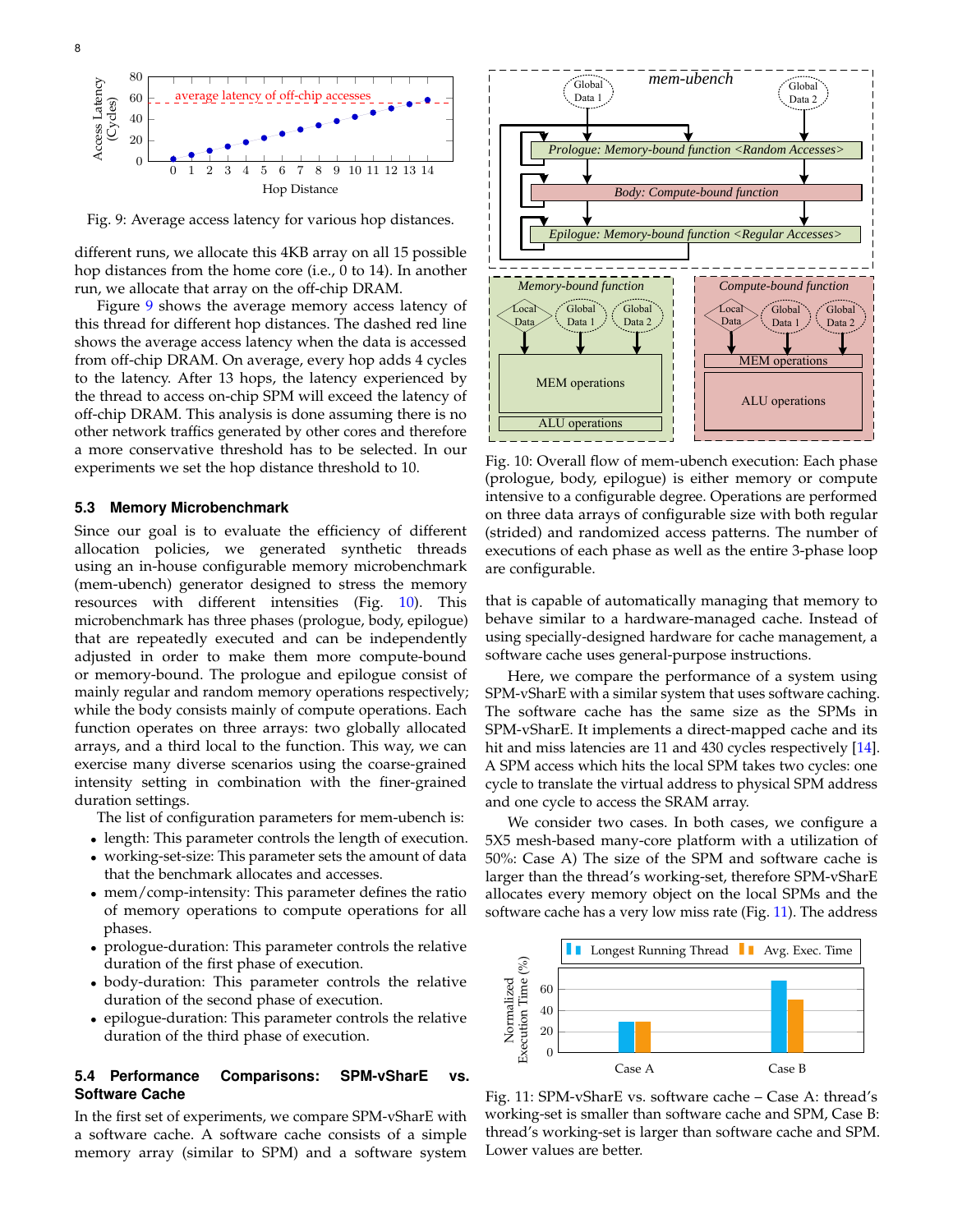translation for hit accesses in a software cache has to be done in software as opposed to the address translation table (ATT in Fig. 6) which is used in SPM-vSharE. Because of that, although most accesses are hit in both cases, the thread's performance with SPM-vSharE is significantly better compared to a system that uses software cache. Case B) The working-set-size of some threads is larger than local SPM and the software cache (miss rate =  $\sim$ 15%) and some threads' working-set are smaller than the local SPM and the software cache (Fig. 11). Figure 11 shows the improvements in the average and maximum execution time among all running threads for both cases. More improvements are observed in case A compared to case B, because in case A, SPM-vSharE is allocating all data objects on the local SPM and therefore hit accesses are faster.

#### **5.5 Performance Comparisons: SPM-vSharE Policies**

In the second set of experiments, we evaluate various SPM-vSharE policies with a workload composed of different mem-ubench configurations. In all of the following experiments, we consider an 8X8 mesh-based many-core with equally distributed physical SPMs. To explore the design space, we vary local SPM size from 4KB to 16KB and core utilization from 25% to 100%. We consider four different scenarios to show the benefits of SPM-vSharE policies under various conditions. Scenario 1 evaluates SPM-vSharE in the face of core underutilization. Scenario 2 evaluates SPM-vSharE when threads have different working set sizes. Scenario 3 explores the effect of reducing network traffic for remote memory accesses. Scenario 4 explores scenarios that guarantee a share of each SPM for its locally-pinned thread, thereby improving performance in some cases.

For these evaluations, we use three configurations of mem-ubench with different working set sizes. Figure 12 shows the miss rate of each of these configurations based on the available SPM capacity. In all three configurations, around 28% of executed instructions are memory operations.

#### *Scenario 1: Core underutilization:*

The first scenario we examine is when the number of threads running on the platform is smaller than the number of cores (i.e., core underutilization). In this case not all CPUs are active, therefore some cores are not occupied and traditional SPM management techniques result in idle cores' SPM space not being used. For this experiment, we replicate identical config 2 mem-ubenchs to generate the workload.



Fig. 12: Miss rate of various mem-ubench configurations for different available SPM capacities. Miss rate does not have a linear relationship with SPM capacity since not all the data is of the same importance.

9



Fig. 13: Scenario 1: Average execution time among all threads in an 8x8 system - RRA normalized to LA. Core underutilization provides the opportunity to RRA to allocate more SPM space for the threads that have large working set size.

Figure 13 shows the average execution time of all threads in the workload when sharing is enabled using the simplest remote allocation (i.e., RRA) normalized to the same metric when threads can only use their local SPM (i.e., LA). This ratio is reported for three different core utilizations from 25% to 75%. For SPM sizes of 16KB, improvements are minimal to none because 16KB can fit most of the config 2's working set according to Fig. 12. In all cases, when SPMs are sized smaller, significant improvement in execution time is observed. This is due to SPM sharing – when SPMs are smaller than a thread's working set, sharing of remote SPMs prevents off-chip memory accesses that are otherwise required for allocation policies that only allow threads to use their local SPMs.

Highest improvements are observed for 8KB SPMs because the miss rate drops significantly when the available capacity becomes larger than 8KB. This is justified by observing the sharp decline in the miss rate for config 2 when moving from 8K to to 16K SPM space. The maximum improvement happens when SPM is 8KB and the utilization is 50%. This is because at this utilization and with the local allocator, 32 threads have most of their working set off-chip. Therefore, there is a high traffic on the off-chip memory side further increasing the off-chip access latency that each thread experiences. With remote random allocator, all threads get most of their working set allocated on chip, reducing the number of off-chip accesses which in turn reduced the off-chip access latency as well. At 75% core utilization, not all thread gets their working set allocated, therefore improvement is smaller.

On the other hand, when sharing is enabled with 4KB SPMs, in lower utilizations (e.g., 25%) a lot of nearby SPM space is available to compensate for the shortage of local SPM space. The improvements are expected to be slightly lower than when SPMs are 8K because in this case more accesses will be remote with higher average latency. As expected, lower utilizations generally result in larger improvements because more remote SPM space is available for threads.

#### *Scenario 2: Variation in memory working set size:*

Next, we examine a scenario that unlike scenario 1, there is a variation in the memory working set size of threads concurrently running on the platform. This would result in some cores not utilizing their entire SPM space, and can therefore lend SPM space to other cores in need even if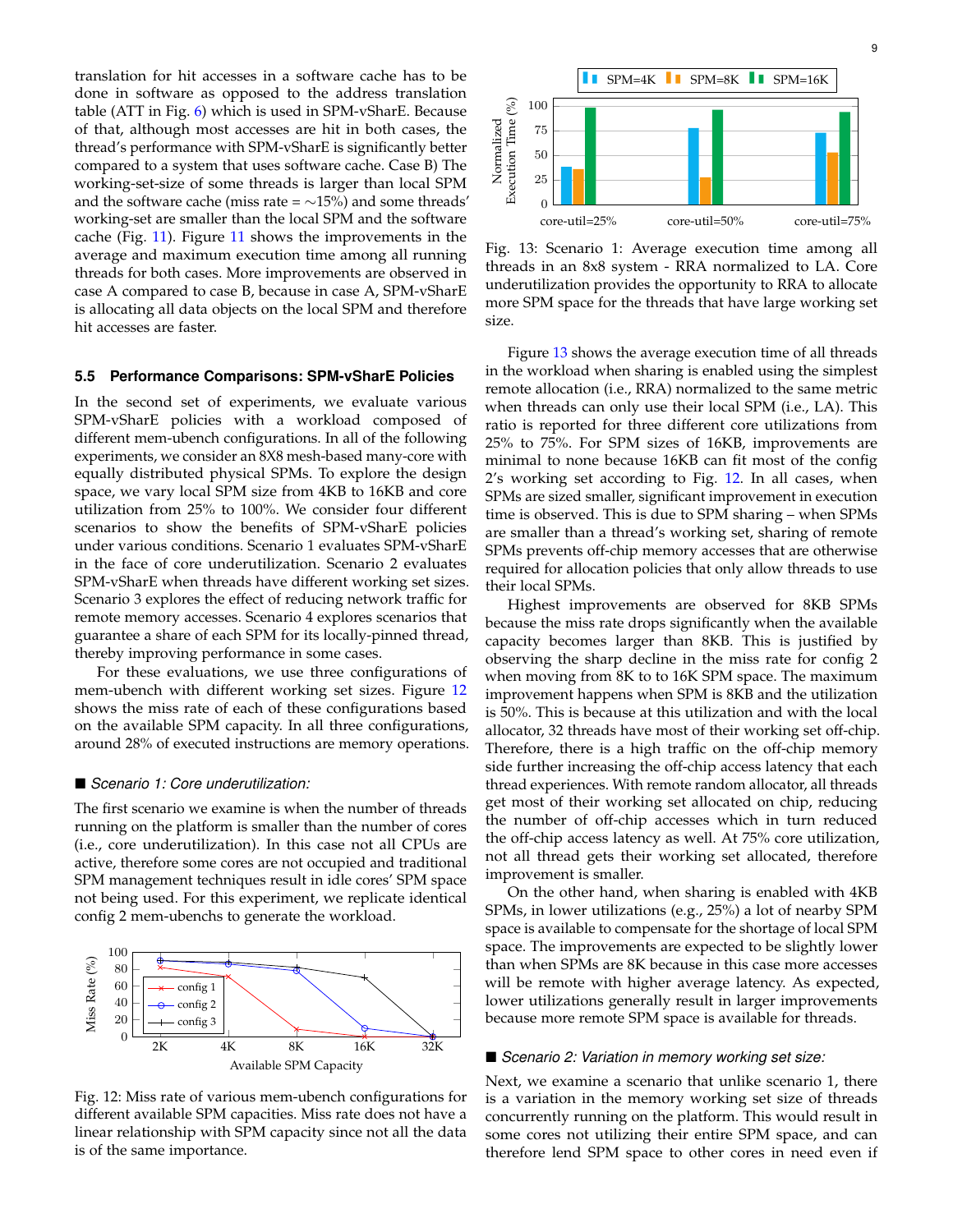

Fig. 14: Scenario 2: Average execution time among all threads in an 8x8 system - RRA normalized to LA: Threads with small working set size provide the opportunity to RRA to utilize the SPM space unused by the locally-pinned thread in order to allocate more SPM space for the threads that have large working set size.

the core utilization is high. We examine this scenario under different core utilizations. For this experiment, we use a mix of config 1 and config 3 mem-ubenchs where config 3 has a significantly larger working set size compared to config 1.

Figure 14 shows the average execution time of different threads in the workload when sharing is enabled using the simplest remote allocator (i.e., RRA) normalized to the same metric when threads can only use their local SPM (i.e., LA).

The trend of execution time ratios with 16KB SPMs is noteworthy. Improvements increase at higher utilizations. With 16KB, all config 1 threads have enough space but config 3 threads are close to their tipping point. On the other hand, with the local allocator, at higher utilizations a significant memory traffic is generated which degrades the performance of config 3 threads dramatically because off-chip accesses take a long time to complete. The random remote allocator allocates more space for config 3 threads, alleviating both issues.

The execution time reductions when even all cores are utilized shows the benefit of SPM sharing for workloads with diverse memory requirements. This is due to the fact that although half of the threads require more SPM space than what is locally available, the other half do not fully occupy their local SPMs and can lend it to more demanding threads.

#### *Scenario 3: Reducing network traffic:*

The third set of experiments are devised to show the effect of hop distance on memory latency when borrowing space from remote cores. Like scenario 2, we use a mix of config 1 and config 3 mem-ubenchs for this experiment.

Figure 15 shows the average execution time of the workload for the neighborhood allocator normalized to the random remote allocator. Improvements are minimal for 4K SPM since a lot of them are already occupied by their locally-pinned thread especially when core utilization is higher than 25%. At the low core utilization of 25% – because there is more available SPM space in the pool of free SPMs – the execution time will be reduced more significantly when the remote allocations are done as close as possible to the owner core compared to when they are done at random hop distances.

The simple neighborhood allocator performs better than the random remote allocator in almost all cases except one. The execution time becomes higher at the highest utilization



core-util=25% core-util=50% core-util=75% core-util=100%

Fig. 15: Scenario 3: Average execution time among all threads in an 8x8 system - CNA normalized to RRA: CNA allocates remote pages as close as possible to the owner core resulting in reduced network traffic, faster access latency and ultimately better overall performance compared to RRA.

and the smallest SPM size because of the config 3 threads having a higher probability of occupying the SPM space that otherwise would have belonged to config 1. As shown in Fig. 12, config 1 threads can benefit more of 4K of SPM compared to config 3 threads. Because of the way that two types of threads are evenly distributed, every config 3 thread has four config 1 threads within hop distance of 1. Therefore with the closest neighborhood allocator, there is a 100% probability that a config 3 thread fills in the SPM of one of its config 1 neighbors should they have free space. With the random remote allocator there is a 50% chance that a config 3 fill in a config 1's local SPM.

## ■ *Scenario 4: Guaranteeing SPM share for locally-pinned thread:*

The neighborhood allocator looks for available SPM space with the shortest hop distance. With this policy, it is possible that a core occupies the entire SPM that is local to another core while that core itself needs it. In the fourth set of experiments, we evaluate if guaranteeing a portion of each SPM for its local thread helps improve the overall performance. Again, we use a mix of config 1 and config 3 mem-ubenchs for this experiment. The local SPM share is set to 100%.

The top part of Fig. 16 shows the difference in average local hit ratio of different threads running on a system with the neighborhood allocator with and without guaranteed local share. The improvement in local hit rate as utilization increases indicates that this improvement is due to reduced remote SPM accesses. Because the threads are intentionally mapped as sparsely as possible, at lower utilizations there are very few conflicts between neighboring cores competing for SPM space, and therefore local hit rates are nearly identical with both policies. However, this increase in local hit rate does not always turn into execution time reduction. Sometimes, the overhead associated with on-chip data relocation might offset the benefit of more local hits if the data that is being allocated locally is not accessed frequently enough.

The lower part of Fig. 16 shows the corresponding normalized execution times and as it can be seen only in two cases a noticeable execution time reduction is the gained. The large improvement when SPM size is 8K at higher utilization is due to config 1 threads. At that SPM size and with the neighborhood allocator, the neighboring config 3 thread(s)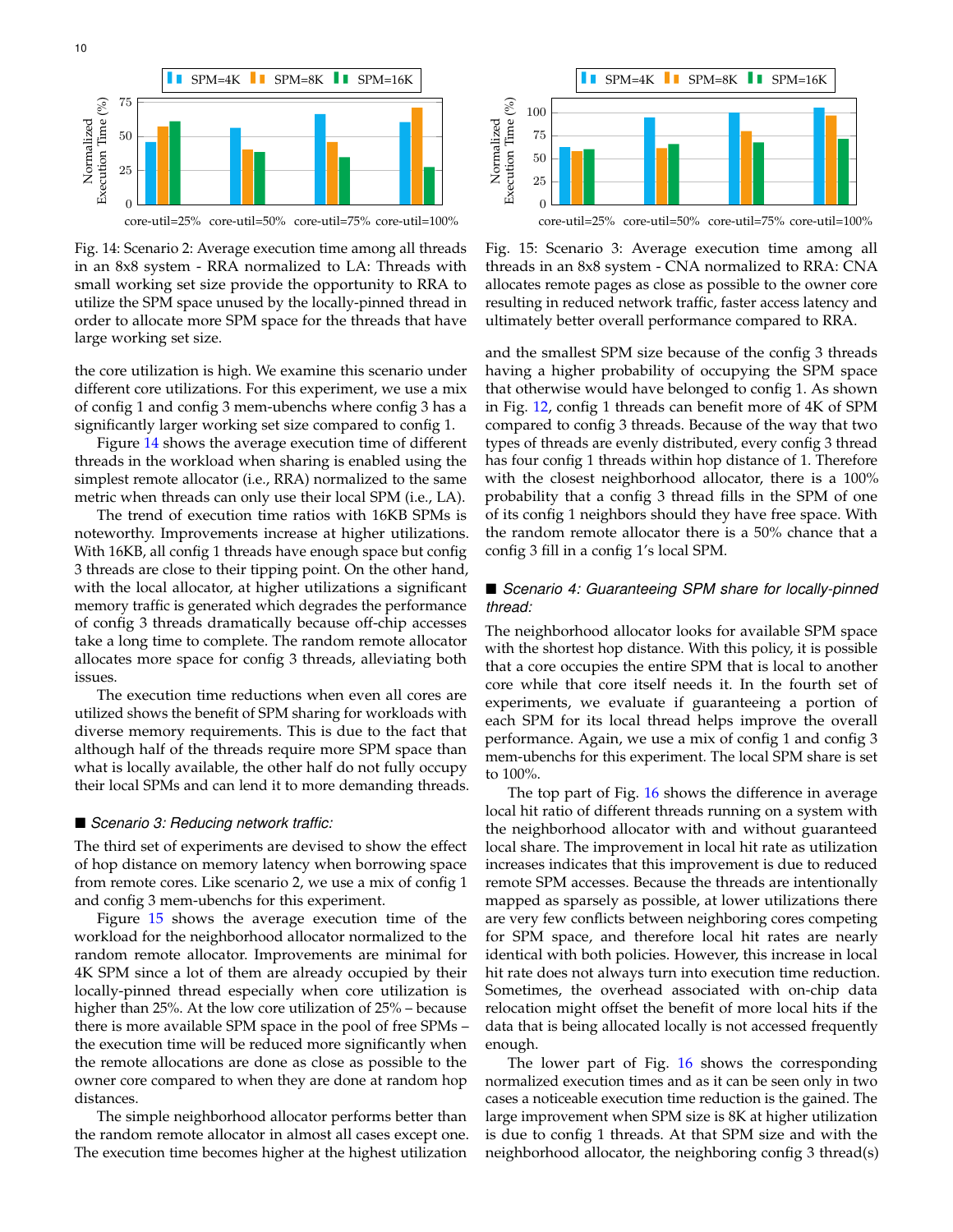

core-util=25% core-util=50% core-util=75% core-util=100%

Fig. 16: Scenario 4: Difference in the local hit ratio - CNGLSA-CNA and average execution time among all threads in an 8x8 system - CNGLSA normalized to CNA: CNGLSA returns the remotely allocated SPM space to the locally-pinned thread should that thread needs it. In some cases, this results in improved local hit ratio and decreased average memory access latency compared to CNA.

that need more than 8K of SPM space, immediately fill up the entire platform leaving nothing for the config 1 threads. But when neighborhood allocator with guaranteed local share is used, config 1 threads will get all 8K SPM space that they need which results in dramatic reduction of their execution time.

#### **5.6 Energy Comparisons: SPM-vSharE Policies**

Access to off-chip memory is an order of magnitude more costly than on-chip accesses in terms of energy consumption.Although SPM-vSharE primarily targets improving the overall performance, it can also help reduce the total energy consumed by the memory subsystem.

Figure 17 shows total dynamic energy consumed for SPM accesses, off-chip DRAM accesses, and the NoC when distributed SPMs are shared using the closest neighborhood







Fig. 18: Dynamic energy in memory subsystem and network: CNGLSA normalized to CNA.

policy normalized to the same metric when allocations are limited to local SPMs only. As expected, the energy savings trend is similar to the performance improvement, as both are primarily a result of reducing off-chip memory accesses.

A similar comparison is made in Fig. 18 between the neighborhood allocator with and without the use of guaranteed local share. Similar to the performance comparisons in Fig. 16, only when the benefit of accessing the data locally is higher the cost of migration energy savings can be obtained.

#### **5.7 Experiments with Real Workload Mixes**

In the last set of experiments, we configure a 4x4 system and run a number of real benchmarks on the platform under different core utilizations. Every core's SPM is 32 kilobytes. The benchmarks and their respective sources are listed in Table 4.

In order to annotate the source code of these benchmarks with SPM-vSharE APIs: (1) We run the benchmark on gem5 to collect memory traces. These memory traces are generated independent of the memory hierarchy. In the same run we collect the cycles each function was called and when it returned. We also collect the virtual address boundaries of various data objects (function stacks, heap objects, etc) (2) We feed the trace along with this information into our memory trace analyzer which analyzes the trace knowing each access in the memory trace maps to which data object tagged to its corresponding function. The report generated by the analyzer is finally used to add annotations for a subset of the most frequently accessed data objects within proper places in the source code.

We evaluate this system under different core utilizations, various working set sizes, and with two local and closest neighborhood with guaranteed local share allocators. Figure 19 shows all the mixes of benchmarks running at the same time. We start from having only two benchmarks running and in each step we add two more benchmarks to the workload mix until the core utilization becomes 75% (i.e., 12/16).

Figure 20 shows the execution time of workload with closest neighborhood with guaranteed local share allocator normalized to the execution time with local allocator which is our baseline. It reports four different values, namely: (1)normalized longest execution time among all threads, (2)normalized average execution time among all threads (3)normalized execution time of the thread benefiting the most and (4)normalized execution time of the thread benefiting the least.

The longest running thread in all first five mixes ((a) through (e)) is HUF where its execution time is reduced to around 50% in all cases. In mix (f) another thread of HUF

TABLE 4: List of benchmarks

| Benchmark              | Acronym    | Source |
|------------------------|------------|--------|
| fast fourier transform | <b>FFT</b> | [15]   |
| huffman encoding       | <b>HUF</b> | [16]   |
| wikisort               | <b>WS</b>  | [16]   |
| nbody                  | NB         | [17]   |
| susan-cornering        | $SU-C$     | [15]   |
| susan-edging           | $SU-E$     | [15]   |
| susan-smoothing        | $SU-S$     | 15.    |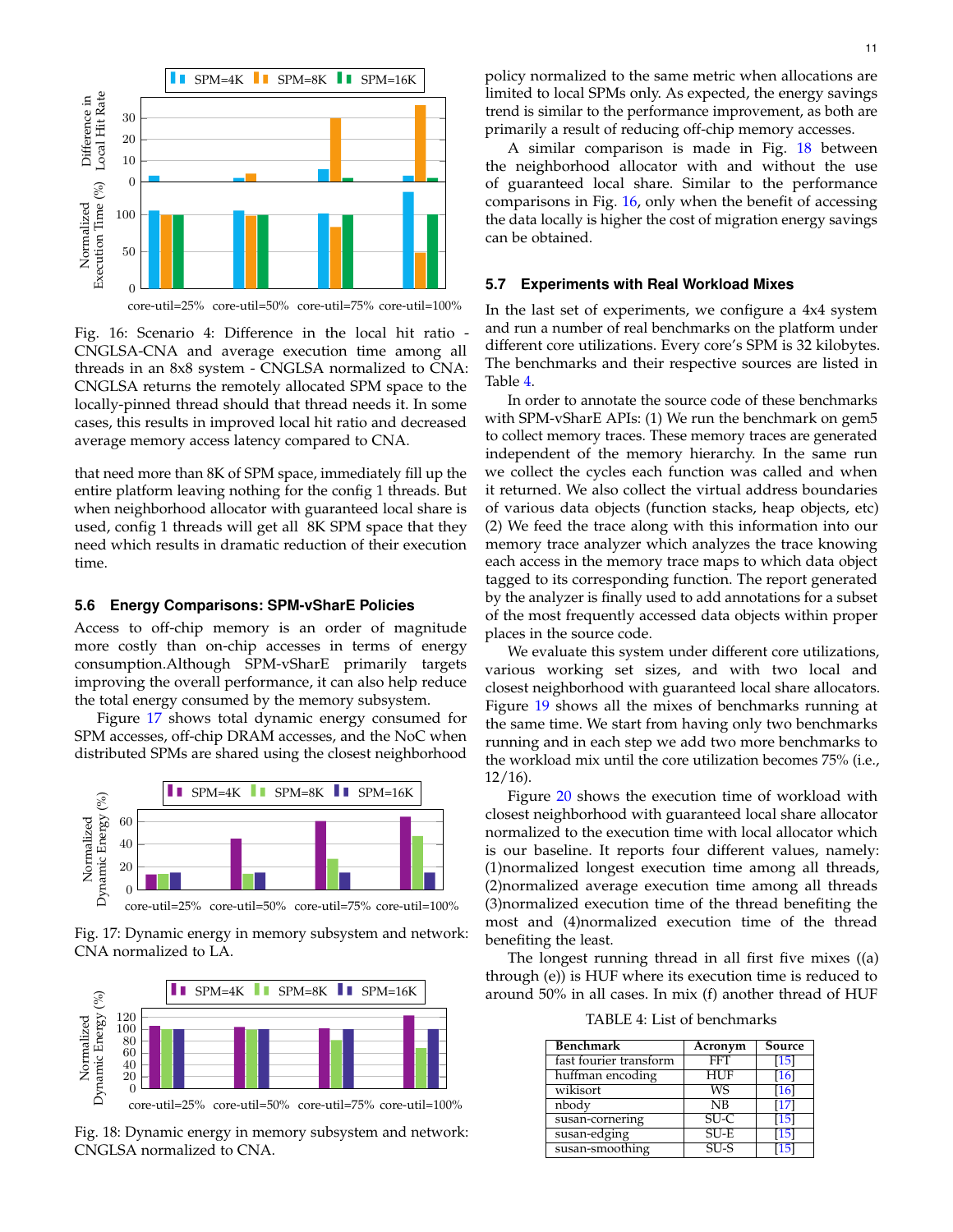

Fig. 19: Workload mixes with various core utilizations in a 4X4 platform.



Fig. 20: Execution time comparison for various workload mixes as shown in Fig 19: CNGLSA normalized to LA. Lower values are better.

benchmark with a larger input/working set size is the longest running thread and its execution time is reduced to 43.5%. The second HUF benchmark benefited more because of its larger working set size and the availability of remote SPM capacity when all other threads have finished execution.

The average execution time has reduced to 43% - 92% depending on the core utilization and the working set size demands. Generally less core utilization means more performance improvement. But it also depends on the mix of the threads that are running at the same time. As shown in Fig. 20, going from mix (e) to mix (f) results in the average execution time to be reduced due to the extra advantage that the second HUF thread receives, as discussed earlier.

The highest improvement bars report the best performance improvement experienced by any of the threads in the mix. Similarly, the lowest improvement bars show the the least benefit experienced by a thread. Except for mix (a), in all other cases there is at least one thread whose execution time is not reduced by using the closest neighborhood with guaranteed local share allocator. And that is because there are threads whose working set size is smaller than each core's local SPM. In fact, in mixes (c) through (f) there is a thread whose execution time is increased by 0.4%. Although the local SPM share was set to 100% for this experiment, there are times that a thread has to wait for guest thread's pages to be relocated which incurs some small overhead.

# **6 DISCUSSION ON OVERHEADS**

Not all components of SPM-vSharE are unique to the solution. SPM-based platforms require an API and a mechanism for address translation to enable allocation and access for local SPMs. However, additional hardware and software

components of SPM-vSharE are required to enable sharing of remote SPMs.

The software component that incurs additional overhead for SPM-vSharE is the SPM allocator. All SPM-based platforms require a mechanism for allocation and a policy to resolve contention (e.g. *sharing* or *over-subscription* of the local SPM). For an allocator that does not share the entire SPM space, if we assume the SPM page size is P and the allocation size is S, the worst-case time complexity is  $O(P*S)$ . Since SPM is not shared, the time complexity is not dependent on the number of cores. For allocators that share the entire SPM space between threads, if we assume the SPM page size is P, the allocation size is S, and the number of remote SPMs accessible by the core requesting allocation is N, the worst-case time complexity is O(P\*S\*N). Accurate analysis of runtime overhead requires implementing the policies inside operating system which is the topic our future work. To estimate the upper bound of execution times, we measured the time spent in the allocation and deallocation routines inside gem5 every time a thread calls an SPM API. Figures 21 and 22 show the runtime of these routines for different page sizes and allocation sizes.

The SPM allocator must additionally maintain system-wide SPM state, which includes information specifying each unique virtual page occupying each on-chip SPM page, as well as a list of free pages.

Hardware overhead associated with SPM-vSharE manifests in the form of address translation and network communication. Similar to the allocator algorithm, storage for translation required in SPM systems depends on the number of pages per SPM: each core must maintain address translation for its local SPM. Supporting sharing means that each core must now have the capacity to additionally store translation information for remote SPM pages it has access



Fig. 21: Runtime overhead of SPM allocator for different combinations of allocation size and page size: local policy (simplest policy).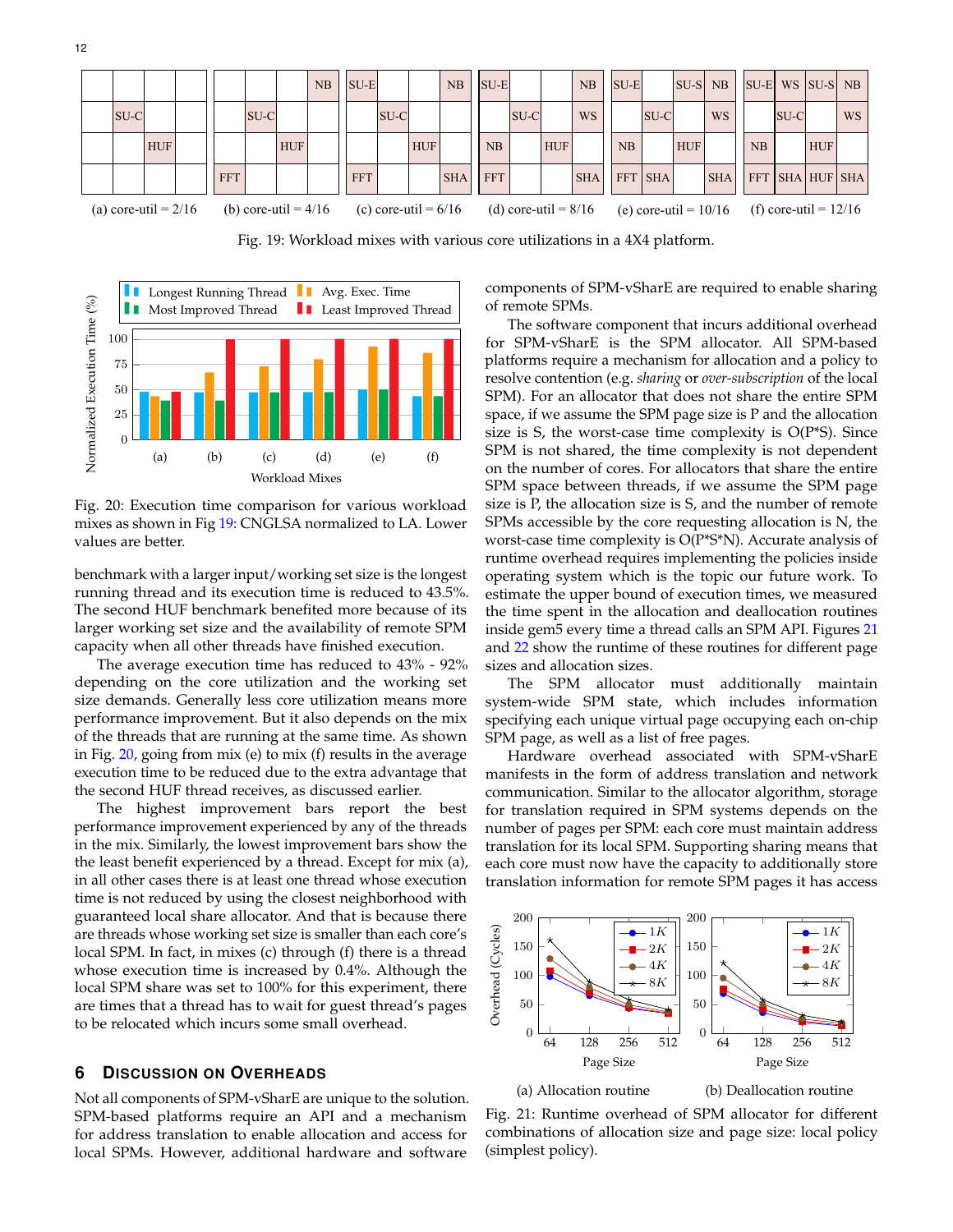

Fig. 22: Runtime overhead of SPM allocator for different combinations of allocation size and page size: closest neighborhood with local reservation policy (most complex policy).

to. In order to mitigate this storage overhead, we can adjust the page size to reduce the number of ATT entries, or limit the amount of total SPM space a core can allocate to a subset of the entire physical SPM space.

As illustrated in Sec. 5, the additional on-chip communication required by SPM-vSharE yields an overall improvement in average access latency as well as system energy consumption. Although more transactions are required in the NoC to allocate, access, and update local ATT entries, the reduction in off-chip accesses mitigates this penalty. However, as the size of the platform grows to 10s or 100s of cores, the latency penalties incurred by excessive hop distances between cores and remote SPMs could become comparable to off-chip accesses. Therefore, there needs to be a platform-specific threshold for the maximum hop distance when an allocation policy searches for available space during a remote SPM allocation.

## **7 RELATED WORK**

Extensive research exists on SPM management. Initially, researchers focused on static approaches to manage the SPM for a single thread running on a single-core architecture. The static SPM management techniques identify the part of overall data set that maximally improves the runtime performance of applications (e.g. most frequently used data) upon placement in SPM [18], [19], [20], [21], [22], [23]. However, data placement is fixed throughout the application's execution. Alternatively, dynamic approaches allow the movement of data at runtime, enabling the system to swap in the more frequently accessed data and swap out less-used data over time and achieve greater performance optimization [24], [25], [26].

Other works have considered a scenario in which multiple tasks are simultaneously running on a single-core architecture and sharing a single physical SPM. [27] proposes a compile-time analysis approach to support concurrent execution of tasks sharing the same SPM resource and assumes all working sets are known at compile time. [28] provides a high-level programming interface for SPM and DMA which can be used by the programmer for heap management. At runtime, a dynamic memory manager responds to memory space requests and maps data to the physical SPM as long as there is space.

More recently, the advent of integrating multiple processor cores on a single chip has resulted in a shift of

focus for SPM management in the direction of multi-core processors. In the realm of multi-core SPM management, [3], [5], [6], [29], [30] all propose various compiler-based dynamic data management techniques for a memory hierarchy that incorporates SPM transparently without requiring explicit memory management.

Additionally, approaches have been proposed for managing SPM data in multi-core systems with multiple tasks sharing SPM space.  $[4]$ ,  $[31]$  both propose compile time static analysis techniques for SPM allocation for a fixed set of tasks. Similarly, [32] defines an OpenMP extension and compiler optimization to allocate parts of data arrays to distributed SPM for parallel programs executing on an MPSoC. [33] proposes algorithms that use profiling information to produce SPM mappings in order to minimize the worst case response time of a multitasking workload sharing SPM. These approaches all define SPM data allocation and mapping prior to execution, and, whether static or dynamic, therefore cannot handle diverse and unpredictable workloads.

Runtime adaptive approaches typically incorporate compile-time information with runtime observations to make allocation decisions at runtime. [34] profiles a fixed set of multimedia applications with varying inputs and passes this information to a runtime routine. The runtime routine monitors the application behavior and attempts to match it to one of the known profiles, and maps data to SPM accordingly to reduce energy consumption. [35] defines a framework that allows programmers to guide runtime decisions for allocating heap data to SPM in order to reduce energy consumption. [36] and [37] both propose hybrid memory hierarchies (i.e. caches + SPM) that support globally addressable and coherent address spaces. [38], [39], [40], [41] require programmer guidance for allocation, but also specify a virtualization layer that abstracts the explicit SPM management from the programmer and supports over-subscription. All of these adaptive approaches make allocation decisions at runtime for multi-core architectures with multiple tasks sharing and contending for SPM space.

In SPM-vSharE, we enable unpredictable mix of threads contending for SPM space to transparently allocate and access SPMs physically distributed throughout a chip. Through virtualization, our solution supports unlimited SPM allocation sizes, and makes global allocation decisions to benefit the performance of the overall workload. The access and allocation mechanism and policies are scalable for many-core systems.

# **8 CONCLUSION AND FUTURE WORK**

We presented SPM-vSharE system software and hardware support for management of distributed SPMs in many-core embedded systems. SPM-vSharE enables the system to efficiently share the SPM resources distributed across the chip. Sharing the SPM resources improves the average access latency for all the concurrently running threads, and hence improves the overall performance of the system by reducing the average execution time (up to 19.5%). It also could save dynamic energy consumed in the memory subsystem by reducing off-chip memory accesses as well as network traffic (up to 14%).